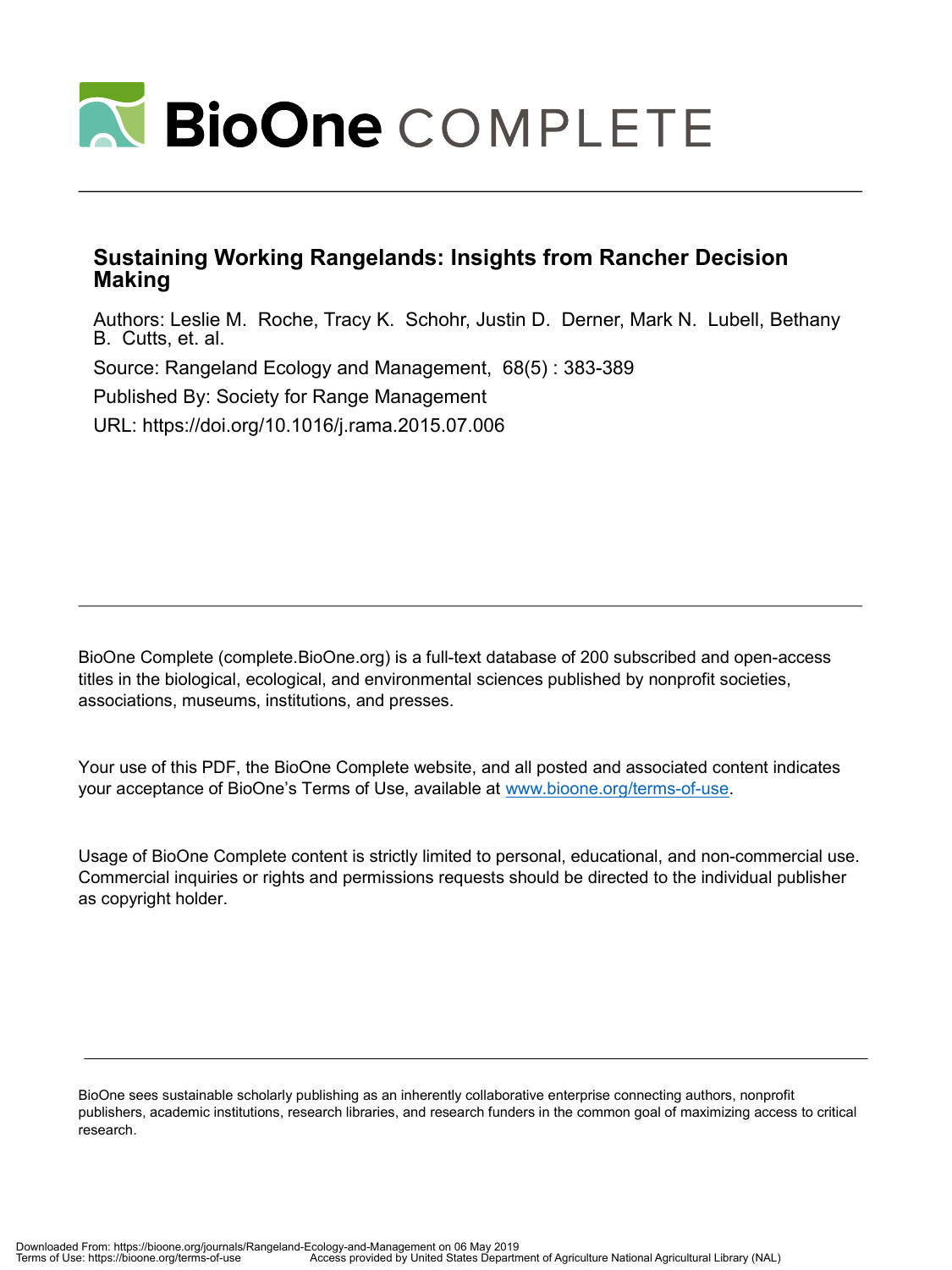

Contents lists available at ScienceDirect

## Rangeland Ecology & Management

journal homepage: http://www.elsevier.com/locate/rama

# Sustaining Working Rangelands: Insights from Rancher Decision Making[☆](#page-0-0)



### Leslie M. Roche <sup>[a,](#page-0-1)\*</sup>, Tracy K. Schohr <sup>[b](#page-0-3)</sup>, Justin D. Derner <sup>[c](#page-0-4)</sup>, Mark N. Lubell <sup>[d](#page-0-5)</sup>, B[e](#page-0-6)thany B. Cutts <sup>e</sup>, Emily Kachergis <sup>[f](#page-0-7)</sup>, Valerie T. Eviner <sup>[g](#page-0-8)</sup>, Kennet[h](#page-0-9) W. Tate <sup>h</sup>

a Assistant Cooperative Extension Specialist in Rangeland Management, Department of Plant Sciences, University of California, Davis, CA 95616, USA

<sup>b</sup> Graduate Research Associate, Graduate Group in Horticulture and Agronomy, Department of Plant Sciences, University of California, Davis, CA 95616, USA

<sup>c</sup> Supervisory Research Rangeland Management Specialist and Research Leader, U.S. Department of Agriculture–ARS Rangeland Resources Research Unit, Cheyenne, WY 82009, USA

d Professor, Department of Environmental Science & Policy, University of California, Davis, CA 95616, USA

e Assistant Professor, Department of Natural Resources and Environmental Sciences, University of Illinois at Urbana-Champaign, IL 61820, USA

 $^{\rm f}$  Landscape Ecologist, National Operations Center, Bureau of Land Management, Denver, CO 80225 USA

<sup>g</sup> Associate Professor, Department of Plant Sciences, University of California, Davis, CA 95616, USA

h Professor and Rangeland Watershed Specialist, Department of Plant Sciences, University of California, Davis, CA 95616, USA

#### article info abstract

Article history: Received 1 October 2014 Accepted 24 June 2015

Key Words: agricultural policy biodiversity coupled human and natural systems ecosystem services sustainability science working landscapes

Grazed rangeland ecosystems encompass diverse global land resources and are complex social-ecological systems from which society demands both goods (e.g., livestock and forage production) and services (e.g., abundant and high-quality water). Including the ranching community's perceptions, knowledge, and decision-making is essential to advancing the ongoing dialogue to define sustainable working rangelands. We surveyed 507 (33% response rate) California ranchers to gain insight into key factors shaping their decision-making, perspectives on effective management practices and ranching information sources, as well as their concerns. First, we found that variation in ranch structure, management goals, and decision making across California's ranching operations aligns with the call from sustainability science to maintain flexibility at multiple scales to support the suite of economic and ecological services they can provide. The diversity in ranching operations highlights why single-policy and management "panaceas" often fail. Second, the information resources ranchers rely on suggest that sustaining working rangelands will require collaborative, trust-based partnerships focused on achieving both economic and ecological goals. Third, ranchers perceive environmental regulations and government policies—rather than environmental drivers—as the major threats to the future of their operations.

© 2015 Society for Range Management. Published by Elsevier Inc. All rights reserved.

### Introduction

Rangelands are biologically diverse working landscapes that include complex ecosystems ranging from arid deserts and shrublands to mesic grasslands and woodlands. Covering approximately 50% of the world's terrestrial surface ([Lund, 2007](#page-6-0)), rangelands support nearly one-third of the world's population and provide multiple ecosystem goods and services—including food and fiber production, water resource protection, and biodiversity ([Havstad et al., 2007; MA, 2005; Neely et al.,](#page-5-0) [2009\)](#page-5-0). With the global population expected to reach 10.9 billion by 2100 [\(United Nations \[UN\], 2013\)](#page-6-0), providing these goods and services into the future will continue to be a fundamental challenge—especially under the mounting pressures of uncertain economic, social, and climate changes [\(FAO et al., 2013; Sayre et al., 2013; UN, 2013\)](#page-5-1). The

⁎ Correspondence: Leslie M. Roche, Dept of Plant Sciences, Mail Stop 1, University of California, Davis, CA 95616, USA. Tel.: +1-530-754-8766; fax: +1-530-752-4361.

E-mail address: [lmroche@ucdavis.edu](mailto:lmroche@ucdavis.edu) (L.M. Roche).

long-term sustainability and stewardship of rangeland systems around the globe has been the subject of increasing public debate [\(Briske,](#page-5-2) [2011; FAO et al., 2013; NRDC, 2010; Sayre et al., 2013; UN, 2013](#page-5-2)).

Growing societal demand for sustainable food production and expanding expectations for land conservation (e.g., [Briske, 2011\)](#page-5-2) are increasingly complicating management of rangelands [\(Boyd and Svejcar,](#page-5-2) [2009](#page-5-2)). In answer to the growing challenges for these and other socialecological systems, recent reviews on landscape planning, natural resource management, and policy decision making have highlighted needs for enhanced partnerships and communication among land managers, conservationists, policy makers, and scientists [\(Ban et al., 2013;](#page-5-3) [Bestelmeyer and Briske, 2012; Briske, 2011, 2012; Daily et al., 2009;](#page-5-3) [de Groot et al., 2010](#page-5-3)). There is a critical need to include the ranching community in this dialogue on sustaining multifunctional working rangelands. Ranchers have unique knowledge, experiences, perceptions, and values that influence their individual goal setting, decision making, and adaptive management strategies [\(Kachergis et al., 2013,](#page-6-0) [2014; Knapp and Fernandez-Gimenez, 2009; Kreuter et al., 2006; Sorice](#page-6-0) [et al., 2012\)](#page-6-0). They also have insights into the impacts of these decisions on economic and ecological aspects of their agricultural enterprises

1550-7424/© 2015 Society for Range Management. Published by Elsevier Inc. All rights reserved.

<sup>☆</sup> Research was funded by the US Dept Agriculture's National Institute of Food and Agriculture, Rangeland Research Program, Grant 2009-38415-20265.

<http://dx.doi.org/10.1016/j.rama.2015.07.006>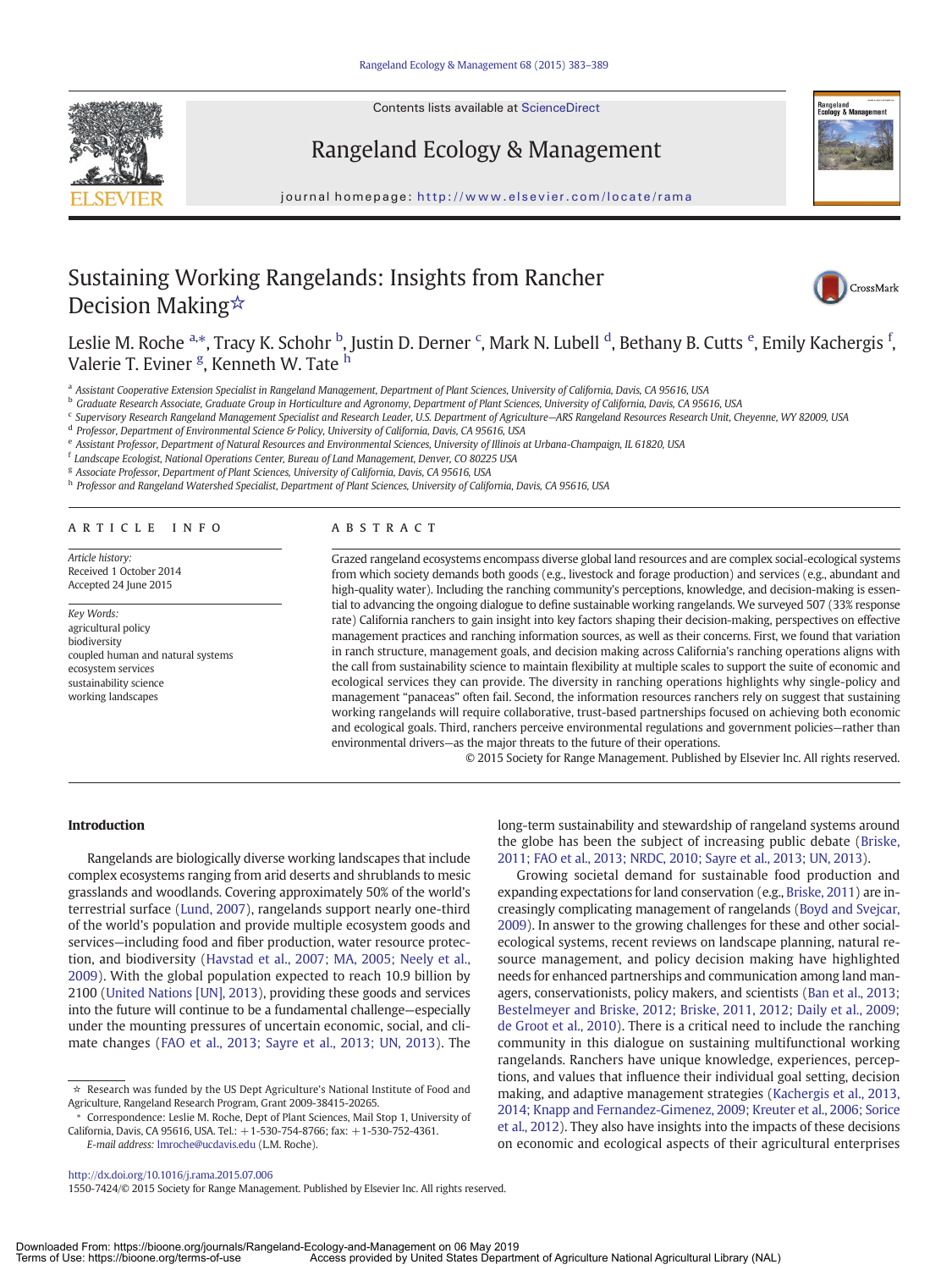([Berkes et al., 2000\)](#page-5-2). Finally, ranchers are the actors expected to participate in policy partnerships and comply with regulations, so it is crucial to understand how they view the policy and regulatory landscape.

We examined results of a mail survey of California ranchers within the context of a social-ecological framework for adaptive decision making (Fig. S1; available online at [\[http://dx.doi.org/10.2111/REM-D-](http://dx.doi.org/)[13-00025.1](http://dx.doi.org/)]). The framework provides a conceptual approach that integrates existing decision-making theories to address challenges and opportunities in complex agro-ecological systems (e.g., California's working rangelands [[Lubell et al., 2013\]](#page-6-0)). Grazed rangelands in California cover approximately 13.8 million hectares ([CALFIRE-FRAP,](#page-5-2) [2010\)](#page-5-2) and support cattle production—the state's fourth leading commodity (3.2 billion U.S. dollars for cattle and calves) ([CDFA, 2013; USDA NASS,](#page-5-2) [2012](#page-5-2)). These lands also preserve open space, encompass highly valued ecosystems, and provide habitat for a diversity of common, threatened, and endangered species ([Brunson and Huntsinger, 2008; Ferranto et al.,](#page-5-2) [2013; GAO, 1994; Huntsinger and Oviedo, 2014; Huntsinger et al., 2007;](#page-5-2) [Maestas et al., 2003; Plieninger et al., 2012](#page-5-2)).

Long-term sustainability of individual ranches, and thus working rangeland ecosystems, lies within ranchers' abilities and desires to make adaptive management decisions to cope with changes in ways that attain agricultural goals and conserve essential ecosystem functions (Fig. S1; available online at [[http://dx.doi.org/10.2111/REM-D-](http://dx.doi.org/)[13-00025.1](http://dx.doi.org/)]). Sustaining working rangelands is thus, in part, dependent on ranchers' social values, management goals and resource options and capacity, and management strategy and practice adoption ([Lubell et al.,](#page-6-0) [2013; Marshall and Smajgl, 2013; McAllister, 2012; Walker et al., 2002](#page-6-0)). In this context, the goal of this paper is to document and report 1) operator and operation demographics; 2) management goals, practices, and information resources; and 3) operator values and beliefs across California's working rangelands. We argue that including the ranching community's perceptions, experiential knowledge, and decision-making is essential to advancing the ongoing dialogue to define sustainable working rangelands.

#### Methods

#### Survey Design and Sampling

We developed a mail survey of ranchers using the membership list of the California Cattlemen's Association (CCA). CCA is a nonprofit trade organization serving cattle ranchers, beef producers, and private owners of cattle-grazed properties across California. The survey included sections on operator and operation demographics, management goals, practices, information resources, and operator values and beliefs. Survey questions were informed from the literature and discussions with collaborating ranchers and were then pilot tested. The final survey was administered via a multicontact approach, including both print and online advertisements endorsed by local agricultural organizations ([Dillman, 2007](#page-5-4)). Producer members of CCA received four waves of contact from March to June 2011: the initial mail survey and return envelope, a reminder letter including the option to refuse the survey or note ineligibility, a second mail survey packet, and a final reminder card. The survey was delivered to 1 727 addresses.

<span id="page-2-0"></span>Survey response rate was 33% (American Association of Public Opinion Research, Response Rate 4), with little indication of nonresponse bias across successive response waves of the survey ([Lubell et al., 2013](#page-6-0)). There were 507 eligible surveys for this analysis; the number of responses (n) per question ranged from 332–507 (Table S1; available online at [\[http://dx.doi.org/10.1016/j.rama.2015.07.006\]](http://dx.doi.org/)) and is noted throughout.

#### Data Collection and Analysis

<span id="page-2-2"></span><span id="page-2-1"></span>To provide social and ecological insights into the key factors shaping ranch decision making, we used descriptive statistics to characterize key components adapted from the rangeland decision-making framework (Fig. S1; available online at [\[http://dx.doi.org/10.2111/REM-D-13-00025.](http://dx.doi.org/) [1\]](http://dx.doi.org/)): operator and operation demographics; management goals, practices, and information resources; and individual social values. Detailed information on each survey question is provided in Supplementary Table S1 (available online at [\[http://dx.doi.org/10.1016/j.rama.2015.07.006\]](http://dx.doi.org/)).

#### Operator and Operation Demographics

We asked survey respondents about a number of operator characteristics and structural features of the operation, including age, gender, education, number of generations ranching, income, financial dependence on ranch, state of succession planning, other agricultural production activities, land base of ranching operation (owned by individual, private leased, public leased, paid to graze), total acres, and number of grazing animals (i.e., cow-calf pairs, stockers, dairy cattle, sheep, other).

#### Management Goals, Practices, and Information Resources

We provided respondents with a list of nine potential agricultural and natural resource management goals (livestock production, forage production, carbon sequestration, invasive weed management, recreation, riparian/meadow health, soil health, water quality, and wildlife) and asked them to rank (1–9) each goal as it related to the priorities of their operation. We assigned a rank of "10" to goals that were not ranked by each individual respondent and therefore not identified as a priority. For common rangeland and ranch management practices, we asked respondents about their experience with, and perceived effectiveness of, ranch facilities and infrastructure, herd management, vegetation management, and landscape enhancements; in particular, we focused on management practices prominent in conservation planning and incentive programs (see Table S1; available online at [\[http://dx.doi.org/10.1016/j.rama.2015.07.006](http://dx.doi.org/)]; [Briske, 2011](#page-5-2)). For each practice, we asked 1) if the practice had been used in the past 5 years; 2) whether the practice was key, helpful, or not effective in moving toward management goals; and 3) if additional information on the practice would be useful to future management decisions.

For information needs and networks, we asked respondents to rank  $(1 = "Never Use," 2 = "I use this, and the quality is poor," 3 = "I use$ this, and the quality is good,"  $4 = 1$  use this, and the quality is excellent") the quality of information they received from local government agencies, nongovernmental organizations, and independent sources (Table S1; available online at [\[http://dx.doi.org/10.1016/j.rama.2015.](http://dx.doi.org/) [07.006](http://dx.doi.org/)]). We also asked about Internet accessibility and preferred methods of accessing information resources.

#### Operator Values and Beliefs

We posed statements on basic social values, including views on private property rights, natural resource conservation, environmental protection, ranching lifestyle, and the role of government in rangeland conservation. Respondents were asked the extent to which they agreed or disagreed with each statement using a 5-point scale  $(1 = "fully dis$ agree" to  $5 =$  "fully agree").

To identify key challenges and risks to sustainability as perceived by ranchers, we used word cloud analysis [\(Cidell, 2010\)](#page-5-2) of the openended question, "What is your biggest concern for the future of your operation?" Content clouds, or word clouds, assess the relative frequency of words used in analyzed text. We also coded individual response text using an iterative coding process of summarizing and organizing text passages ([Knapp and Fernandez-Gimenez, 2009; Neuman, 2004\)](#page-6-0). We then computed the number of individually coded responses under each theme and the number of survey respondents addressing each theme.

#### Results

#### Operator and Operation Demographics

Median respondent age was 62 (range 25–93;  $n = 491$ ), and most respondents were male (83%;  $n = 494$ ). In terms of formal education,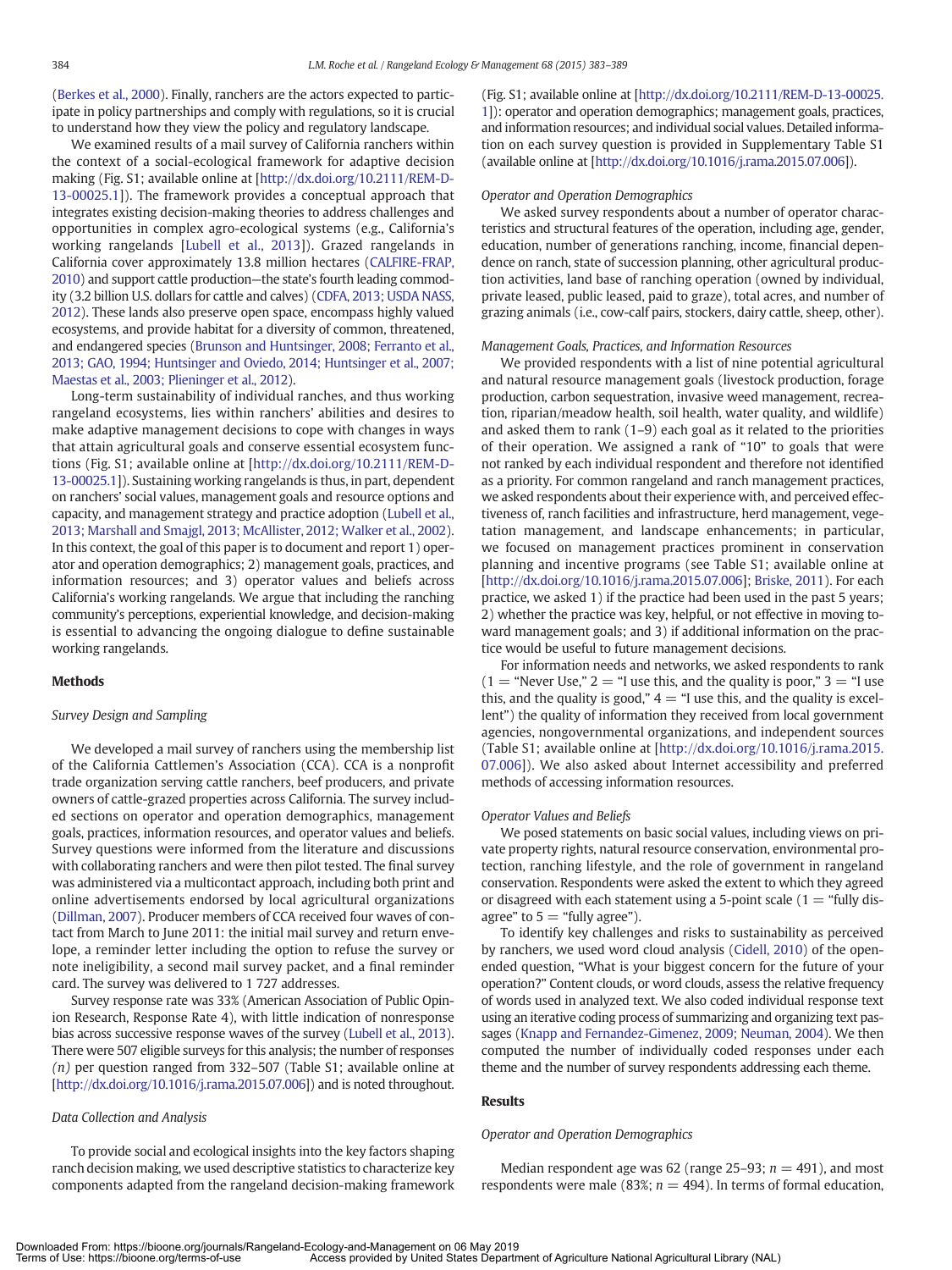<span id="page-3-0"></span>63% had an associate college degree or beyond and an additional 21% reported at least some college training ( $n = 496$ ). Although firstgeneration ranchers made up 19% of survey respondents, the majority of respondents were from multigenerational ranching families—71% were third or more generations ( $n = 493$ ). More than 70% of respondents had a succession plan in place (45%;  $n = 456$ ) or in progress (26%) that identified a strategy for keeping the land in ranching.

Nearly two-thirds of the respondents (64%;  $n = 487$ ) identified ranching as a critical source of income. Median annual household income category—including on-ranch and off-ranch sources—was \$100,000–149,999 ( $n = 463$ ), with many survey respondents reporting diversified income sources. Almost one-third of respondents reported other agricultural production activities (e.g., timber, vineyards, row crops) within their operation. More than three-quarters of survey respondents (79%) reported some level of off-ranch employment ( $n =$ 479), and 56% of these respondents ( $n = 379$ ) relied on off-ranch employment for more than half of their total household income.

Responding operations spanned a range of sizes and land ownership types [\(Table 1\)](#page-2-0). Survey respondents ( $n = 494$ ) represented 4.6 million hectares of rangeland, approximately 33% of California's grazed rangeland ([CALFIRE-FRAP, 2010\)](#page-5-2). In terms of total ranch land resources, 75% of total rangeland area reported by all respondents ( $n = 494$ ) was publicly leased (held by 19% of respondents), 14% was privately leased (held by 60% of respondents), and 11% was privately owned (held by 87% of respondents). Operation sizes (i.e., including all private and public rangeland utilized by a ranch) varied widely —ranging from 1 to more than 2 million ha, with a median operation size of approximately 970 ha. Individual operation structure was approximately divided between those with a single land ownership type (47% of respondents,  $n =$ 494) and those with two or more types of land ownership (e.g., privately owned land and publicly leased land) (53% of respondents,  $n = 494$ ). Irrigated pastures played a role in half (50%) of operations represented ( $n = 494$ )—amounting to more than 70 000 ha (2% of the total land reported), which were primarily privately owned (60%) or privately leased (35%).

The majority of operations were cow-calf based, with a median cow-calf herd size of 145 ([Table 1](#page-2-0)). In total, respondents reported more than 300 000 head of livestock (beef and dairy cattle, sheep, horses, goats, etc.). Ninety-one percent of total livestock reported were beef cattle (evenly divided between cow-calf pairs and stockers [yearling cattle]); sheep represented less than 6% of total livestock reported, and less than 10% of the respondents grazed sheep. Nearly two-thirds of operations grazed only cow-calf pairs, one-third grazed both cowcalf pairs and stocker cattle, and less than 5% grazed only stocker cattle. Survey respondents were from a diversity of bioregions across California—spanning 49 of the state's 58 counties [\(Fig. 1](#page-3-0)). Approximately 3% of survey respondents had  $<$  20 cattle and calves; 30% had 20–99; 52% had 100–499; 13% had 500–2 499 and 2% had 2 500 or more. For comparison, the 2007 Census of Agriculture ([USDA NASS, 2007\)](#page-6-0) reports 52%, 23%, 12%, 9%, and 3% for the same categories, respectively.

| Table 1                                                           |  |
|-------------------------------------------------------------------|--|
| General operation characteristics for surveyed California ranches |  |

|                                   | Mean    | Median   | Range         |
|-----------------------------------|---------|----------|---------------|
| Total area <sup>1</sup> (ha)      | 9405    | 971      | $0 - 2059852$ |
| Private owned <sup>1</sup> (ha)   | 1 0 7 5 | 251      | $0 - 16187$   |
| Private leased <sup>1</sup> (ha)  | 1 3 0 6 | 101      | $0 - 40469$   |
| Public leased <sup>1</sup> (ha)   | 7001    | 0        | $0 - 2023430$ |
| Irrigated lands <sup>1</sup> (ha) | 144     |          | $0 - 4856$    |
| Total livestock <sup>2</sup>      | 643     | 200      | $4 - 22000$   |
| Cow/Calf pairs <sup>2</sup>       | 288     | 145      | $0 - 8000$    |
| Stockers <sup>2</sup>             | 295     | $\Omega$ | $0 - 15000$   |
| Sheep <sup>2</sup>                | 181     | 0        | $0 - 8200$    |

<span id="page-3-1"></span> $n = 494$ .  $n = 492.$ 

#### Management Goals, Practices, and Information Resources

Respondents' ( $n = 488$ ) rankings of goals fell into three observable tiers: 1) highest priority, agricultural production goals (livestock and forage production); 2) midlevel priority, conservation, and environmental goals (weed management, water quality, soil health, riparian health, and wildlife); and 3) low-level priority, recreation, and carbon sequestration ([Fig. 2](#page-3-1)). The most highly rated key practices ([Fig. 3](#page-4-0) "primary practices": match calving to the environment, livestock water development, consult veterinarian on heard health plan, cross fencing, supplemental feeding, match cattle genetics to environment) clearly link to ranchers' highest priority goals, livestock, and forage production. Across all practices, respondent interest in additional information to guide future use of practices ranged from 12% to 39% [\(Fig. 3](#page-4-0)).

Survey respondents' identified other ranchers and industry organizations (e.g., CCA, California Farm Bureau Federation) (99% rated these combined resources as good or excellent;  $n = 502$ ) as their most valued sources of information ([Fig. 4](#page-4-1)). University of California Cooperative Extension and University information resources were rated second highest (80% rated these combined resources as good or excellent;  $n = 485$ ), and U.S. Department of Agriculture Natural Resources Conservation Service was rated third highest (56% rated quality as good or excellent;  $n = 470$ ). Respondents ( $n = 500$ ) reported using a diversity of methods to access these information resources. The top preferred source of communication was print publications (55%), followed by word-of-mouth and face-to-face interactions (42%) and e-mail and other electronic sources (25%). Eighty-two percent of respondents noted they had Internet access—with 68% connecting via high-speed connections, 16% connecting via smartphones, and 14% connecting via dial-up connections. Twenty percent indicated a preference for a combination of information access options.

### Operator Values and Beliefs

The majority (63%;  $n = 486$ ) of respondents agreed that the ranching lifestyle was more important than economic return. Ninetyseven percent of survey respondents ( $n = 490$ ) agreed with the statement "Whenever possible, I try to conserve natural resources." If confronted with conflict between economic viability and environmental protection, 68% ( $n = 484$ ) agreed that it would be more important to protect economic viability. However, nearly half (47%) of respondents  $(n = 481)$  disagreed with the statement "My landowner rights allow me the absolute right to do whatever I want with my land" (29% agree; 31% neutral).

Trust in government involvement in conservation was divided among respondents. Thirty-six percent of respondents ( $n = 484$ ) agreed, 31% were neutral, and 33% disagreed with the statement "Government involvement in conservation has helped ranchers." Similarly, 35% of respondents ( $n = 470$ ) agreed, 29% were neutral, and 36% disagreed with the statement "In the future, government incentives will be the best way to improve voluntary conservation on actively ranched lands." The vast majority of respondents (90%;  $n = 488$ ) viewed the most important role of government was upholding the private property rights of individual citizens.

In response to the open-ended question, "What is your biggest concern for the future of your operation?", respondents ( $n = 415$ ) primarily identified socio-economic threats ([Fig. 5](#page-5-2)), encompassing three main themes: 1) government regulations and environmental policies (50%); 2) economic viability (43%), with 25% of these respondents voicing concerns for continued funding of the Williamson Act (i.e., California Land Conservation Act of 1965)—a widely used program in California [\(Lubell et al., 2013](#page-6-0)) that enables the preservation of open space by providing reduced property tax rates for landowners maintaining land in agricultural or related uses ([DOC, 2013](#page-5-2)); and 3) succession planning (21%), with 49% of these respondents specifically noting estate taxes as a challenge. The only commonly emerging biophysical concern was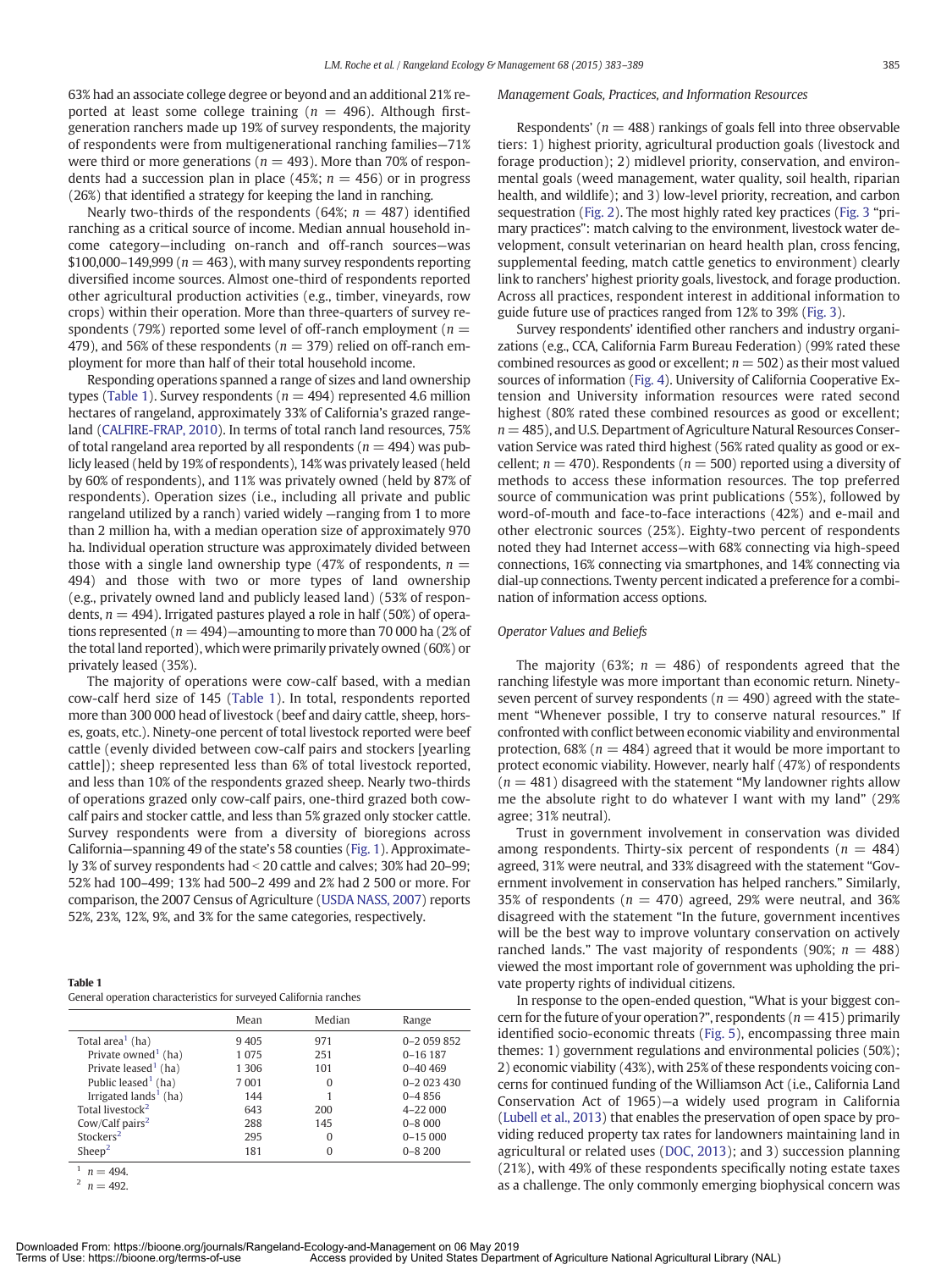<span id="page-4-0"></span>

Fig. 1. Geographic distribution of number of survey respondents by county in California.

security of water supply (21%), for which respondents also identified interrelated policy and weather issues.

#### **Discussion**

Relative to the Census of Agriculture [\(USDA NASS, 2007\)](#page-6-0) for California, the Rangeland Decision-Making Survey respondents represent larger production operations. This is one important segment of the ranching population to understand because of their high levels of activism, prevalence on rangelands, and long-term connections to rangelands (i.e., as largely multigenerational ranching families) [\(Ferranto et al., 2011](#page-5-5)). Our results highlight broad differences in ranch structure, management goals, and adaptive decision making across California's ranching operations, which have also been reflected in other grazed rangelands ([Coppock, 2011; Coppock and Birkenfeld, 1999; Huntsinger and Oviedo,](#page-5-2) [2014; Kachergis et al., 2013; Marshall and Smajgl, 2013; Rowan and](#page-5-2) [White, 1994; Sayre et al., 2013\)](#page-5-2). This landscape-level heterogeneity (e.g., variation in operation structures, sizes, and ownership types reported by 507 ranchers spanning 49 California counties) potentially accommodates the breadth of opportunities necessary to provide the



<span id="page-4-1"></span>Fig. 2. Mean ranking of agricultural production and other ecosystem service goals by California ranchers ( $n = 488$ ). Size of circles are proportional to total number of respondents indicating the given goal as their number one priority.

continuum of food, water, and habitat goals increasingly demanded by society. Furthermore, ranch-level diversification in resources and response options enhances individual abilities to cope with and adapt to economic and ecological variability and uncertainty ([Brunson,](#page-5-2) [2012; Fazey et al., 2010; Folke et al., 2005; Kachergis et al., 2014;](#page-5-2) [Lubell et al., 2013; McAllister et al., 2006; Sayre et al., 2012; Walker](#page-5-2) [et al., 2002](#page-5-2)).

Differences in ranch structure, preferences, and perceptions further reveals why single-policy and simple management "panaceas" often fail ([Ostrom et al., 2007\)](#page-6-0). The social, economic, and ecological outcomes of different management practices will vary depending on the structural features of the individual operation; likewise, different ranching operations will be affected by different policies [\(Huntsinger and Oviedo,](#page-5-6) [2014; Lubell et al., 2013\)](#page-5-6). This suggests some type of portfolio approach to defining sustainable policies and practices, enabling ranchers to maintain flexibility and adaptive capacity to produce economic and ecological services.

Like other agricultural communities, California ranchers seek information from a diversity of trusted sources (median number of "good" or "excellent" information sources used  $= 6$ ), including peers and recognized opinion leaders ([Fig. 4\)](#page-4-1) ([Kachergis et al., 2013; Lubell and](#page-6-0) [Niles, 2014; Lubell et al., 2013; Rowan et al., 1994\)](#page-6-0). This survey was based on the membership of the CCA, so rankings of producer groups were high, as expected; however, previous work has also found similarly favorable rankings of industry organizations by agricultural landowners [\(Ferranto et al., 2012](#page-5-7)). In general, there is a lot of work to do to build trust and enhance the relevance of information from conservation and environmental groups to the ranching community ([Fig. 4](#page-4-1)). Individuals and institutions that can effectively span different social networks have the opportunity to link diverse knowledge sources and goals and bring multiple groups together for the coproduction of knowledge ([Briske, 2012; Cutts et al., 2011; Lubell et al., 2013](#page-5-2)). Among our respondents, University of California's Cooperative Extension, universities, and the U.S. Department of Agriculture Natural Resources Conservation Service appear to be recognized and trusted boundary organizations ([Fig. 4](#page-4-1)). These organizations have a long history of connecting science-based management and conservation with the needs of local communities. In the past decade, there has been an increasing number of new collaboratives and organizations with vested interests in the stewardship and conservation of working rangelands. Building cooperation among these diverse and growing interests can potentially bring new opportunities to the table for rangeland management and conservation.

Ranchers clearly ascribed value to ecological services linked to rangeland health (e.g., weed management, soil health) ([Fig. 2\)](#page-3-1); however, they prioritized economic aspects of sustainability (i.e., livestock and forage production) over general environmental and social goals [\(Fig. 2](#page-3-1)). Conservation organizations looking to advance conservation goals on working rangelands should focus on joint solutions for both economic and ecological sustainability. To enhance adoption, voluntary approaches to advancing conservation goals should 1) highlight win-win scenarios for achieving conservation and agricultural goals; 2) include education and outreach to demonstrate any long-term economic benefits of conservation activities; and 3) mitigate potential economic tradeoffs.

Lastly, identifying the most salient challenges perceived by ranchers can aid translation among science, policy, and management in establishing common goals, identifying barriers to effective partnerships, and finding win-win solutions for management and conservation of working rangelands. More than a century of rangeland science has focused on the ecological complexity and biophysical aspects of rangeland ecosystems (as reviewed in [Ash et al., 2012; Belnap et al., 2012; Briske,](#page-5-8) [2011; DiTomaso, 2000; Herrick et al., 2010; Sheley et al., 2011\)](#page-5-8). Contrary to this ecological focus, the dominant concerns for sustainability among surveyed ranchers were socioeconomic [\(Fig. 5\)](#page-5-2). Most notably, ranchers commonly identified environmental regulations and governmental policies—rather than environmental drivers—as the major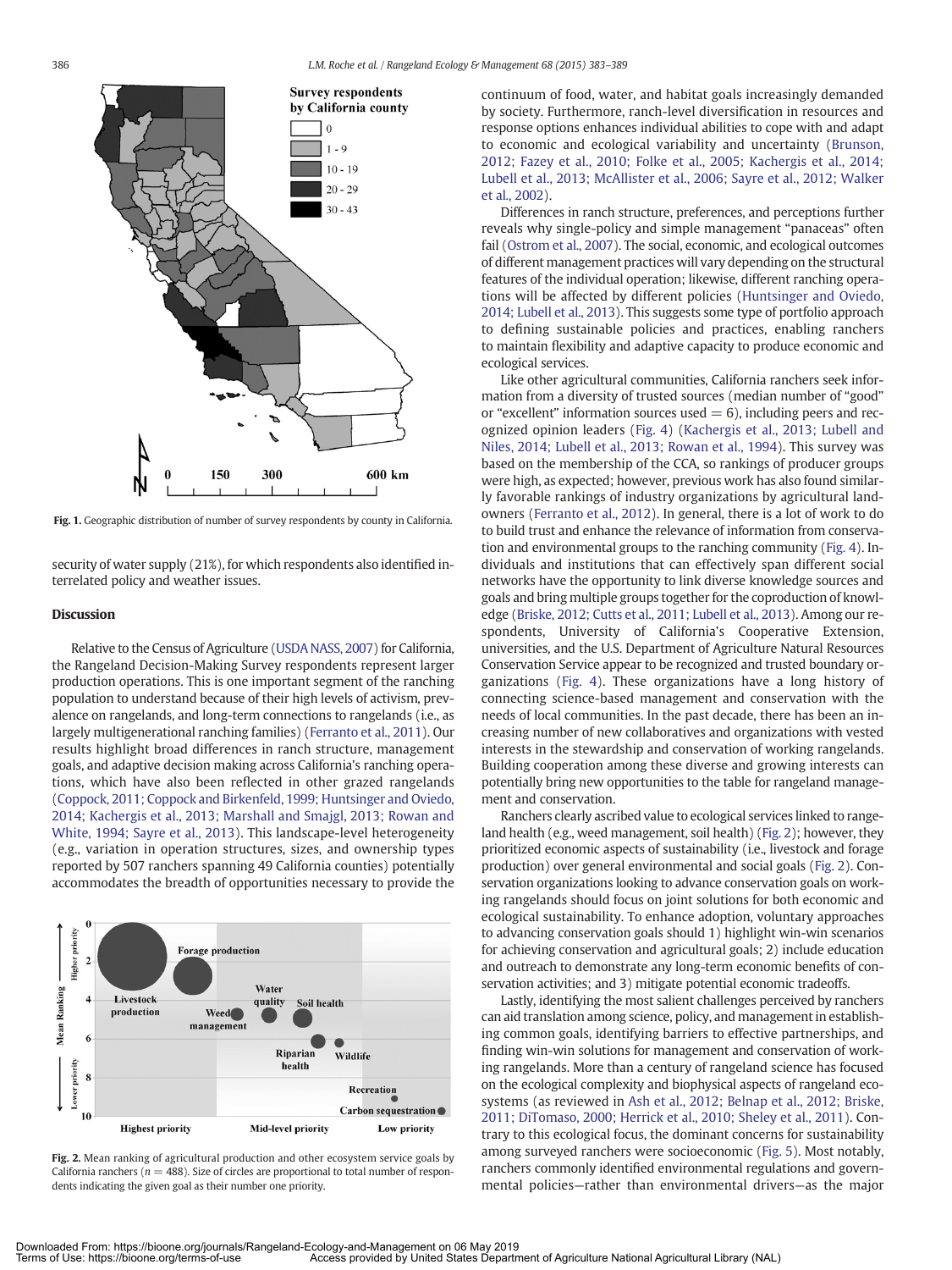<span id="page-5-2"></span>

Fig. 3. Percentage of survey respondents (n ranged from 412-461) identifying primary and supporting key management practices (bars), and percentage of respondents ( $n = 482$ ) identifying important information needs (area curve).

<span id="page-5-4"></span>threats to the future of their operations, a sentiment that has been echoed in other agricultural communities [\(Conley et al., 2007; Liffmann](#page-5-2) [et al., 2000; Niles et al., 2013; Smith and Martin, 1972](#page-5-2)). Although respondents were divided on trust in government involvement in

conservation, a considerable fraction of respondents perceived some government agencies as barriers to their flexibility and management capacity—rather than as facilitators and partners in sustaining multifunctional rangelands.

<span id="page-5-7"></span><span id="page-5-5"></span><span id="page-5-1"></span>

<span id="page-5-8"></span><span id="page-5-6"></span><span id="page-5-3"></span><span id="page-5-0"></span>Fig. 4. Use and rating of information sources as reported by surveyed California ranchers ( $n = 449-494$ ).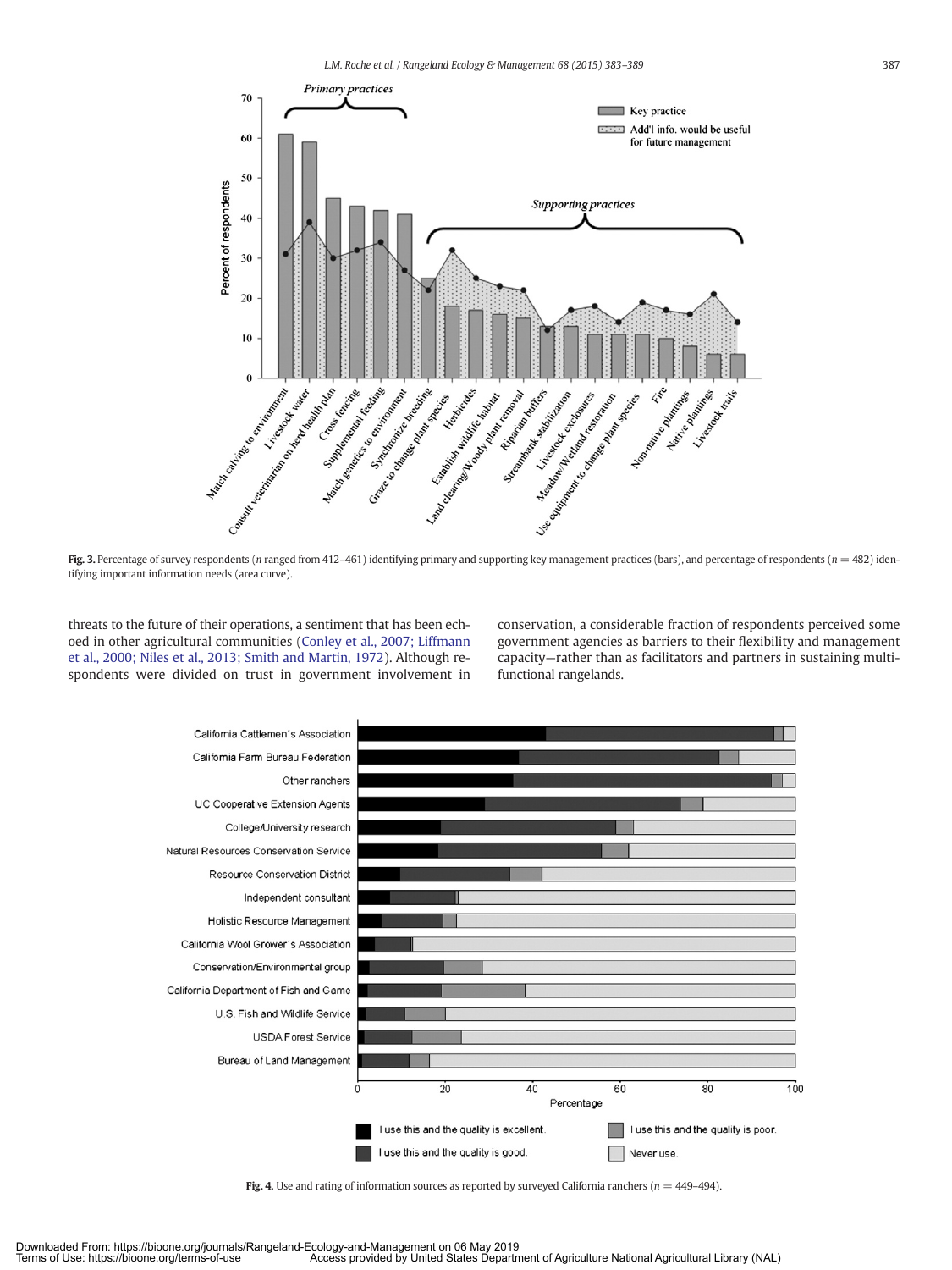<span id="page-6-0"></span>

Fig. 5. Word cloud based on rancher responses to mail survey question, "What is your biggest concern for the future of your operation?" Font size is proportional to word frequency across all responses from 415 survey respondents.

#### Implications

The California Rangeland Decision-Making Survey revealed substantial variation in ranch structure, management goals, and decision making across the state's ranching community. Ranch and landscape-scale heterogeneity provide opportunities to support the full suite of social-ecological services rangelands provide ([Huntsinger and Oviedo, 2014\)](#page-5-6)—but also highlight the challenge of one-size-fits-all approaches of linking management practices and policies to adaptive capacity and long-term sustainability. To effectively support flexibility across these scales, rangeland policy and outreach strategies should actively engage opinion leaders, local social networks, and trusted organizations. Among landowners in general, ranchers who value a combination of agricultural and environmental goals are more proactive managers, more motivated to adopt conservation practices, and likely to engage in collaborative approaches [\(Conley et al.,](#page-5-2) [2007; Didier and Brunson, 2004; Fernandez-Gimenez et al., 2005; Ferranto](#page-5-2) [et al., 2011; Liffmann et al., 2000; Oviedo et al., 2012; Smith and Martin,](#page-5-2) [1972\)](#page-5-2). Collaborative partnerships can capitalize on different knowledge sources and build trust and cooperation among the growing diversity of stakeholders interested in the stewardship and conservation of rangelands. Such boundary-spanning [\(Briske, 2012; Guston, 2001\)](#page-5-2) partnerships are key in negotiating potential conflicts between groups and addressing individual fears of regulation. These partnerships will also be critical in developing creative and flexible mitigation and adaptation strategies for environmental change and thus enhance resilience, adaptive capacity, and sustainability of rangeland socioecological systems.

Supplementary data to this article can be found online at [http://dx.](http://dx.doi.org/10.1016/j.rama.2015.07.006) [doi.org/10.1016/j.rama.2015.07.006.](http://dx.doi.org/10.1016/j.rama.2015.07.006)

#### Acknowledgements

We thank the membership and staff of the California Cattlemen's Association, who made this project possible. We thank the University of California Cooperative Extension, California Farm Bureau Federation, USDA Natural Resources Conservation Service, and California Rangeland Conservation Coalition for their support on conducting the survey. We also thank D. J. Eastburn and two anonymous reviewers for their valuable and constructive comments on the manuscript.

#### References

- Ash, A., Thornton, P., Stokes, C., Togtohyn, C., 2012. [Is proactive adaptation to climate](http://refhub.elsevier.com/S1550-7424(15)00100-1/rf0005) [change necessary in grazed rangelands? Rangel. Ecol. Manag. 65, 563](http://refhub.elsevier.com/S1550-7424(15)00100-1/rf0005)–568.
- Ban, N.C., Mills, M., Tam, J., Hicks, C.C., Klain, S., Stoeckl, N., Bottrill, M.C., Levine, J., Pressey, R.L., Satterfield, T., Chan, K.M.A., 2013. [A social-ecological approach to](http://refhub.elsevier.com/S1550-7424(15)00100-1/rf0010)

[conservation planning: embedding social considerations. Front. Ecol. Environ. 11,](http://refhub.elsevier.com/S1550-7424(15)00100-1/rf0010) [194](http://refhub.elsevier.com/S1550-7424(15)00100-1/rf0010)–202.

- Belnap, J., Ludwig, J.A., Wilcox, B.P., Betancourt, J.L., Dean, W.R.J., Hoffmann, B.D., Milton, S.J., 2012. [Introduced and invasive species in novel rangeland ecosystems: friends](http://refhub.elsevier.com/S1550-7424(15)00100-1/rf0015) [or foes? Rangel. Ecol. Manag. 65, 569](http://refhub.elsevier.com/S1550-7424(15)00100-1/rf0015)–578.
- Berkes, F., Colding, J., Folke, C., 2000. [Rediscovery of traditional ecological knowledge as](http://refhub.elsevier.com/S1550-7424(15)00100-1/rf0020) [adaptive management. Ecol. Appl. 10, 1251](http://refhub.elsevier.com/S1550-7424(15)00100-1/rf0020)–1262.
- Bestelmeyer, B.T., Briske, D.D., 2012. [Grand challenges for resilience-based management](http://refhub.elsevier.com/S1550-7424(15)00100-1/rf0025) [of rangelands. Rangel. Ecol. Manag. 65, 654](http://refhub.elsevier.com/S1550-7424(15)00100-1/rf0025)–663.
- Boyd, C.S., Svejcar, T.J., 2009. [Managing complex problems in rangeland ecosystems.](http://refhub.elsevier.com/S1550-7424(15)00100-1/rf0030) [Rangel. Ecol. Manag. 62, 491](http://refhub.elsevier.com/S1550-7424(15)00100-1/rf0030)–499.
- Briske, D.D., 2011. Conservation benefi[ts of rangeland practices: assessment, recommenda](http://refhub.elsevier.com/S1550-7424(15)00100-1/rf0035)[tions, and knowledge gaps. USDA Natural Resources Conservation Service, Lawrence,](http://refhub.elsevier.com/S1550-7424(15)00100-1/rf0035) [KS, USA 429 pp.](http://refhub.elsevier.com/S1550-7424(15)00100-1/rf0035)
- Briske, D.D., 2012. [Translational science partnerships: key to environmental stewardship.](http://refhub.elsevier.com/S1550-7424(15)00100-1/rf0040) [Bioscience 62, 449](http://refhub.elsevier.com/S1550-7424(15)00100-1/rf0040)–450.
- Brunson, M.W., 2012. [The elusive promise of social-ecological approaches to rangeland](http://refhub.elsevier.com/S1550-7424(15)00100-1/rf0045) [management. Rangel. Ecol. Manag. 65, 632](http://refhub.elsevier.com/S1550-7424(15)00100-1/rf0045)–637.
- Brunson, M.W., Huntsinger, L., 2008. [Ranching as a conservation strategy: can old](http://refhub.elsevier.com/S1550-7424(15)00100-1/rf0050) [ranchers save the new west? Rangel. Ecol. Manag. 61, 137](http://refhub.elsevier.com/S1550-7424(15)00100-1/rf0050)–147.
- CALFIRE-FRAP, 2010. California's forests and rangelands: 2010 assessment Available at: http://frap.fi[re.ca.gov/data/assessment2010/pdfs/california\\_forest\\_assessment\\_](http://frap.fire.ca.gov/data/assessment2010/pdfs/california_forest_assessment_nov22.pdf) [nov22.pdf](http://frap.fire.ca.gov/data/assessment2010/pdfs/california_forest_assessment_nov22.pdf) Accessed 19 June 2014.
- California Department of Conservation (DOC), 2013. The Land Conservation (Williamson) Act Available at: <http://www.conservation.ca.gov/dlrp/lca/Pages/Index.aspx> Accessed 4 April 2014.
- California Department of Food and Agriculture (CDFA), 2013. California agricultural statistics review Available at: [http://www.cdfa.ca.gov/statistics/pdfs/2013/FinalDraft2012-](http://www.cdfa.ca.gov/statistics/pdfs/2013/FinalDraft2012-2013.pdf) [2013.pdf](http://www.cdfa.ca.gov/statistics/pdfs/2013/FinalDraft2012-2013.pdf) Accessed 6 Aug 2014.
- Cidell, J., 2010. [Content clouds as exploratory qualitative data analysis. Area 42, 514](http://refhub.elsevier.com/S1550-7424(15)00100-1/rf0070)–523. Conley, J.L., Fernandez-Gimenez, M.E., Ruyle, G.B., Brunson, M., 2007. [Forest Service graz-](http://refhub.elsevier.com/S1550-7424(15)00100-1/rf0075)
- [ing permittee perceptions of the Endangered Species Act in southeastern Arizona.](http://refhub.elsevier.com/S1550-7424(15)00100-1/rf0075) [Rangel. Ecol. Manag. 60, 136](http://refhub.elsevier.com/S1550-7424(15)00100-1/rf0075)–145.
- Coppock, D.L., 2011. [Ranching and multiyear droughts in Utah: production impacts, risk](http://refhub.elsevier.com/S1550-7424(15)00100-1/rf0080) [perceptions, and changes in preparedness. Rangel. Ecol. Manag. 64, 607](http://refhub.elsevier.com/S1550-7424(15)00100-1/rf0080)–618.
- Coppock, D.L., Birkenfeld, A.H., 1999. [Use of livestock and range management practices in](http://refhub.elsevier.com/S1550-7424(15)00100-1/rf0085) [Utah. J. Range Manag. 52, 7](http://refhub.elsevier.com/S1550-7424(15)00100-1/rf0085)–18.
- Cutts, B.B., White, D.D., Kinzig, A.P., 2011. [Participatory geographic information systems](http://refhub.elsevier.com/S1550-7424(15)00100-1/rf0090) [for the co-production of science and policy in an emerging boundary organization.](http://refhub.elsevier.com/S1550-7424(15)00100-1/rf0090) [Environ. Sci. Pol. 14, 977](http://refhub.elsevier.com/S1550-7424(15)00100-1/rf0090)–985.
- Daily, G.C., Polasky, S., Goldstein, J., Kareiva, P.M., Mooney, H.A., Pejchar, L., Ricketts, T.H., Salzman, J., Shallenberger, R., 2009. [Ecosystem services in decision making: time to](http://refhub.elsevier.com/S1550-7424(15)00100-1/rf0095) [deliver. Front. Ecol. Environ. 7, 21](http://refhub.elsevier.com/S1550-7424(15)00100-1/rf0095)–28.
- de Groot, R.S., Alkemade, R., Braat, L., Hein, L., Willemen, L., 2010. [Challenges in integrat](http://refhub.elsevier.com/S1550-7424(15)00100-1/rf0100)[ing the concept of ecosystem services and values in landscape planning, management](http://refhub.elsevier.com/S1550-7424(15)00100-1/rf0100) [and decision making. Ecol. Complex. 7, 260](http://refhub.elsevier.com/S1550-7424(15)00100-1/rf0100)–272.
- Didier, E.A., Brunson, M.W., 2004. [Adoption of range management innovations by Utah](http://refhub.elsevier.com/S1550-7424(15)00100-1/rf0105) [ranchers. J. Range Manag. 57, 330](http://refhub.elsevier.com/S1550-7424(15)00100-1/rf0105)–336.
- Dillman, D.A., 2007. [Mail and Internet surveys: the tailored design method. John Wiley &](http://refhub.elsevier.com/S1550-7424(15)00100-1/rf0110) [Sons, Hoboken, NJ, USA 499 pp.](http://refhub.elsevier.com/S1550-7424(15)00100-1/rf0110)
- DiTomaso, J.M., 2000. [Invasive weeds in rangelands: species, impacts, and management.](http://refhub.elsevier.com/S1550-7424(15)00100-1/rf0115) [Weed Sci. 48, 255](http://refhub.elsevier.com/S1550-7424(15)00100-1/rf0115)–265.
- FAO, IFAD, WRP, 2013. [The state of food insecurity in the world 2013: the multiple dimen](http://refhub.elsevier.com/S1550-7424(15)00100-1/rf0120)[sions of food security. FAO, Rome, Italy 56 pp.](http://refhub.elsevier.com/S1550-7424(15)00100-1/rf0120)
- Fazey, I., Gamarra, J.G.P., Fischer, J., Reed, M.S., Stringer, L.C., Christie, M., 2010. [Adaptation](http://refhub.elsevier.com/S1550-7424(15)00100-1/rf0125) [strategies for reducing vulnerability to future environmental change. Front. Ecol.](http://refhub.elsevier.com/S1550-7424(15)00100-1/rf0125) [Environ. 8, 414](http://refhub.elsevier.com/S1550-7424(15)00100-1/rf0125)–422.
- Fernandez-Gimenez, M.E., McClaran, S.J., Ruyle, G., 2005. [Arizona permittee and land](http://refhub.elsevier.com/S1550-7424(15)00100-1/rf0130) [management agency employee attitudes toward rangeland monitoring by permit](http://refhub.elsevier.com/S1550-7424(15)00100-1/rf0130)[tees. Rangel. Ecol. Manag. 58, 344](http://refhub.elsevier.com/S1550-7424(15)00100-1/rf0130)–351.
- Ferranto, S., Huntsinger, L., Getz, C., Nakamura, G., Stewart, W., Drill, S., Valachovic, Y., DeLasaux, M., Kelly, M., 2011. [Forest and rangeland owners value land for natural](http://refhub.elsevier.com/S1550-7424(15)00100-1/rf0135) amenities and as fi[nancial investment. Calif. Agric. 65, 184](http://refhub.elsevier.com/S1550-7424(15)00100-1/rf0135)–191.
- Ferranto, S., Huntsinger, L., Stewart, W., Getz, C., Nakamura, G., Kelly, M., 2012. [Consider](http://refhub.elsevier.com/S1550-7424(15)00100-1/rf0140) [the source: the impact of media and authority in outreach to private forest and](http://refhub.elsevier.com/S1550-7424(15)00100-1/rf0140) [rangeland owners. J. Environ. Manag. 97, 131](http://refhub.elsevier.com/S1550-7424(15)00100-1/rf0140)–140.
- Ferranto, S., Huntsinger, L., Getz, C., Lahiff, M., Stewart, W., Nakamura, G., Kelly, M., 2013. [Management without borders? A survey of landowner practices and attitudes toward](http://refhub.elsevier.com/S1550-7424(15)00100-1/rf0145) [cross-boundary cooperation. Soc. Nat. Resour. 26, 1082](http://refhub.elsevier.com/S1550-7424(15)00100-1/rf0145)–1100.
- Folke, C., Hahn, T., Olsson, P., Norberg, J., 2005. [Adaptive governance of social-ecological](http://refhub.elsevier.com/S1550-7424(15)00100-1/rf0150) [systems. Annu. Rev. Environ. Resour. 30, 441](http://refhub.elsevier.com/S1550-7424(15)00100-1/rf0150)–473.
- Government Accounting Office (GAO), 1994. Endangered Species Act: information on species protection on non-federal lands. In: C. United States General Accounting Office-Resources, Economic Development Division (Eds.), Washington, DC, USA. Available at: [http://www.gpo.gov/fdsys/pkg/GAOREPORTS-RCED-95-16/pdf/GAOREPORTS-](http://www.gpo.gov/fdsys/pkg/GAOREPORTS-RCED-95-16/pdf/GAOREPORTS-RCED-95-16.pdf)[RCED-95-16.pdf.](http://www.gpo.gov/fdsys/pkg/GAOREPORTS-RCED-95-16/pdf/GAOREPORTS-RCED-95-16.pdf) pp. 29.
- Guston, D.H., 2001. [Boundary organizations in environmental policy and science: an in](http://refhub.elsevier.com/S1550-7424(15)00100-1/rf0160)[troduction. Sci. Technol. Hum. Values 26, 399](http://refhub.elsevier.com/S1550-7424(15)00100-1/rf0160)–408.
- Havstad, K.M., Peters, D.P.C., Skaggs, R., Brown, J., Bestelmeyer, B., Fredrickson, E., Herrick, J., Wright, J., 2007. [Ecological services to and from rangelands of the United States.](http://refhub.elsevier.com/S1550-7424(15)00100-1/rf0165) [Ecol. Econ. 64, 261](http://refhub.elsevier.com/S1550-7424(15)00100-1/rf0165)–268.
- Herrick, J.E., Lessard, V.C., Spaeth, K.E., Shaver, P.L., Dayton, R.S., Pyke, D.A., Jolley, L., Goebel, J.J., 2010. [National ecosystem assessments supported by scienti](http://refhub.elsevier.com/S1550-7424(15)00100-1/rf0170)fic and local [knowledge. Front. Ecol. Environ. 8, 403](http://refhub.elsevier.com/S1550-7424(15)00100-1/rf0170)–408.
- Huntsinger, L., Oviedo, J.L., 2014. [Ecosystem services are social-ecological services in a tradi](http://refhub.elsevier.com/S1550-7424(15)00100-1/rf0175)[tional pastoral system: the case of California's Mediterranean rangelands. Ecol. Soc. 19, 8](http://refhub.elsevier.com/S1550-7424(15)00100-1/rf0175).